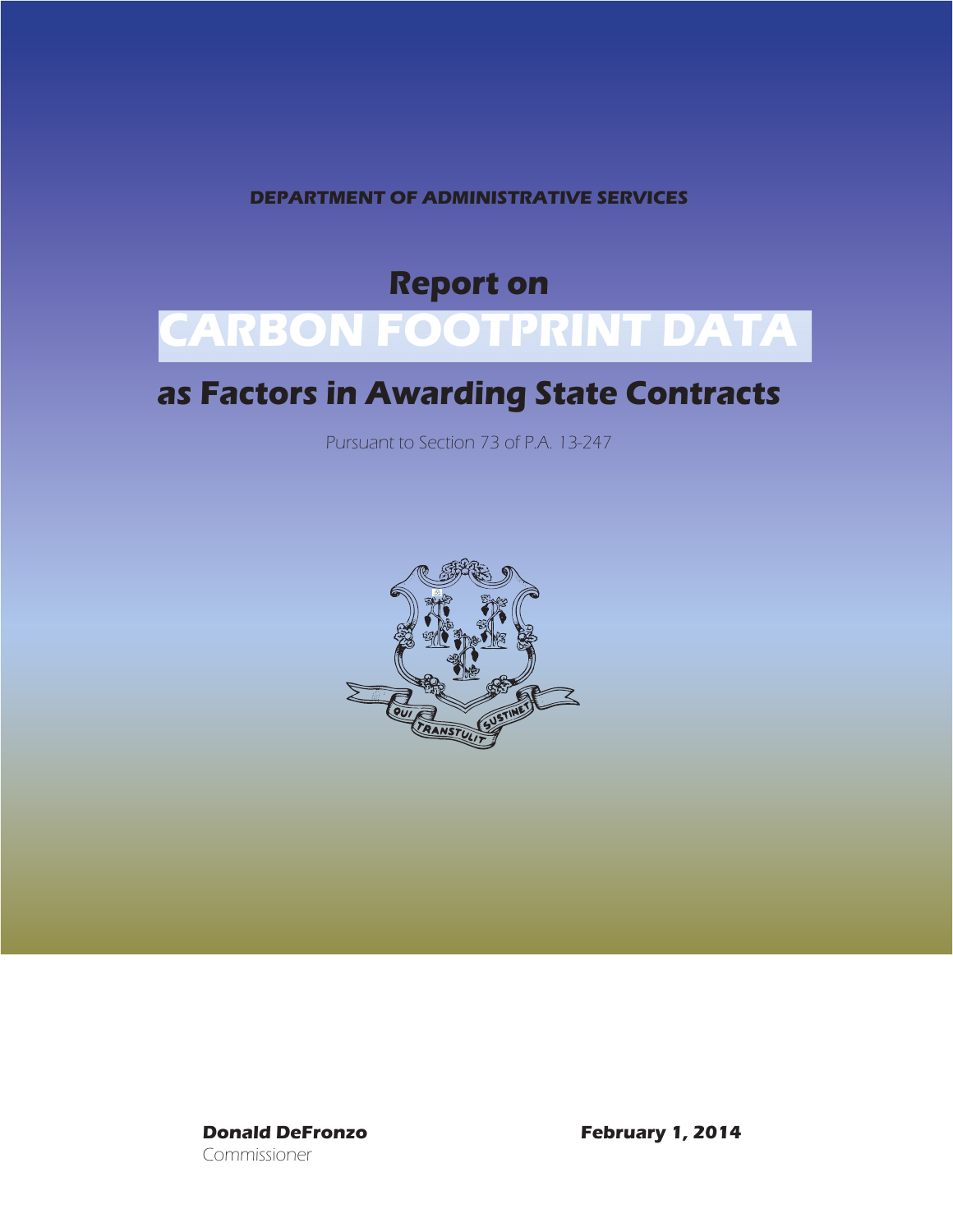#### February 1, 2014

Honorable Governor Dannel P. Malloy and Distinguished Chairs of the Government Administrations & Elections Committee, pursuant to **Section 73 of** [P.A. 13-247,](http://www.cga.ct.gov/2013/ACT/pa/pdf/2013PA-00247-R00HB-06706-PA.pdf) the Department of Administrative Services (DAS) has completed the accompanying report entitled *"Carbon Footprint Data as Factors in the Awarding of State Contracts."*

In our efforts to be responsive to this legislative directive, the Department of Energy and Environmental Protection (DEEP) has cooperated fully and provided significant input on this subject. Similarly, the Board of Regents, DAS Procurement staff and the Design and Construction staff of the DAS Division of Construction Services have contributed to the completion of this report. Other information for this report was drawn from other states, the national Environmental Protection Agency (EPA) and private sector research documents.

While DAS has attempted to be responsive, some of what has been requested in the public act is difficult to obtain and quantify. DAS has over one thousand active contracts for goods and services and dozens of construction related projects. Making a realistic determination on "miles traveled for bidders to perform" would be a lengthy and time consuming undertaking. In the case of goods and services, some come from as far away as Canada; but 56% of the vendors on the state's goods and services contracts are Connecticut based companies. DAS Design and Construction staff reported a three year average (FYs 08, 09, 10) of 100% Connecticut company participation on capital projects administered by DAS. Those figures encompass the construction contracts of the Judicial Branch and the Board of Regents (BOR) since DAS administers their construction contracts. The University of Connecticut (UConn) reported 95%, the Department of Transportation (DOT) 86%, and Legislative Management reported 89%.

The task is further complicated by the fact that the same vendor may deliver multiple products to numerous government agencies around the state at the same time. Any meaningful analysis of comparable transportation costs and environmental factors would require a more lengthy and involved study.

Working with DEEP, we have provided a matrix indicating green house gas (GHG) emission estimates for a static transport scenario based on an EPA calculator involving three different modes of transportation, which will be outlined and discussed later.

#### This report **DOES:**

- Provide a legislative history of section 73 of [P.A. 13-247;](http://www.cga.ct.gov/2013/ACT/pa/pdf/2013PA-00247-R00HB-06706-PA.pdf)
- Defines "carbon footprint factors" and explains Connecticut's level of involvement and expertise with this methodology;
- Provides other state and national examples of carbon footprint methods applied to procurement;
- Explains the pre-requisites of establishing a carbon footprint measure for procurement purposes;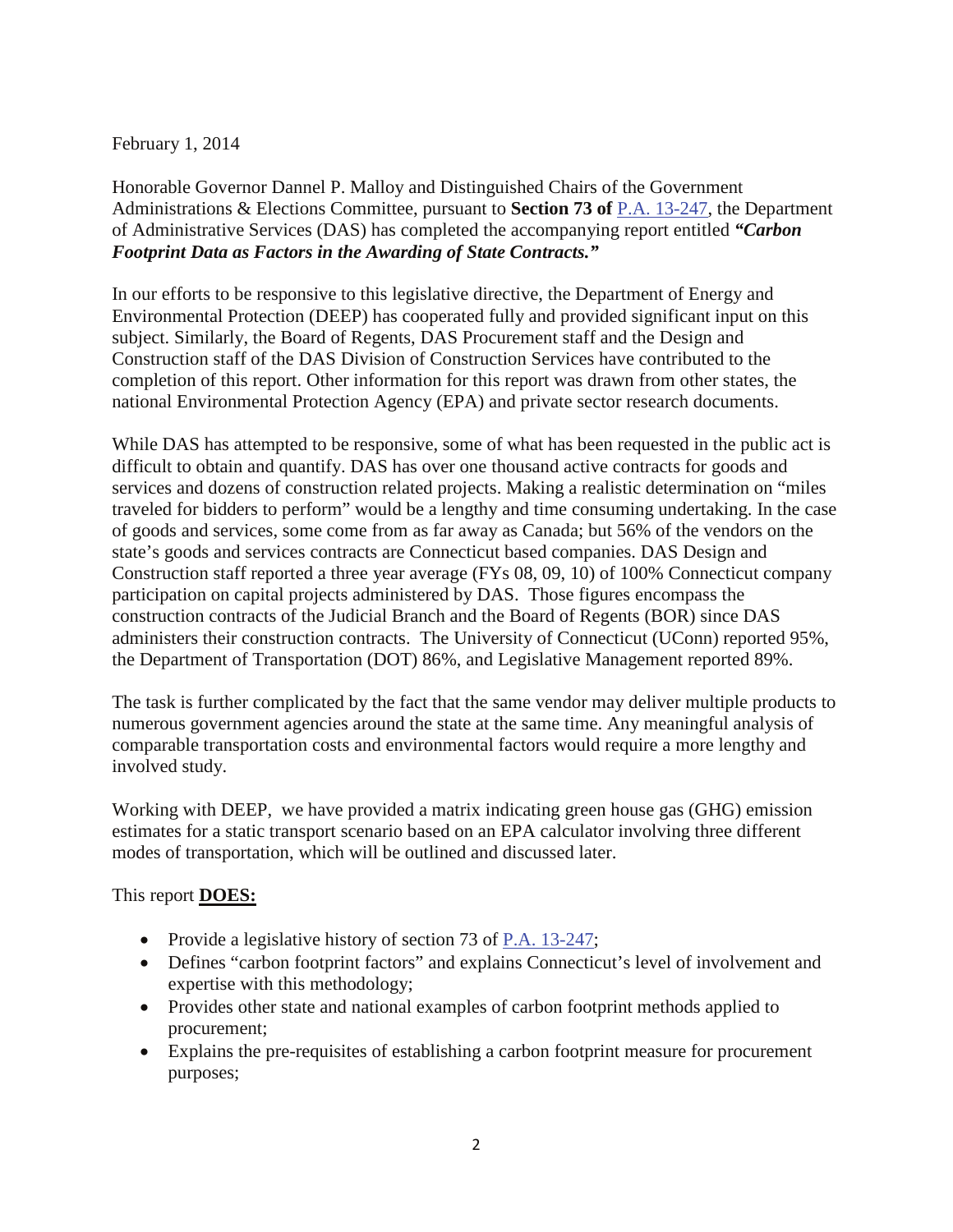- Discusses policy constraints to applying this methodology to Connecticut contracting; and
- Describes Agency findings.

While there are several identifiable constraints to implementing a carbon footprint procurement requirement, there is certainly merit in attempting to increase the amount of in-state contracting to be done by Connecticut companies and to do so by use of measures that promote environmentally preferable means of supply. However, to achieve this goal, a proven and verifiable carbon footprint methodology must be adopted and tested. At this point Connecticut does not even have a proposed methodology, let alone an established and proven one. Attempting to apply such untested restrictions on the procurement process would almost certainly invite legal challenges and can only be viewed as premature at this time.

As is our practice, DAS remains willing to discuss this matter further and to work with the Legislature and sister state agencies in addressing this issue.

Sincerely,

*Donald J. DeFronzo*

Donald J. DeFronzo, Commissioner Department of Administrative Services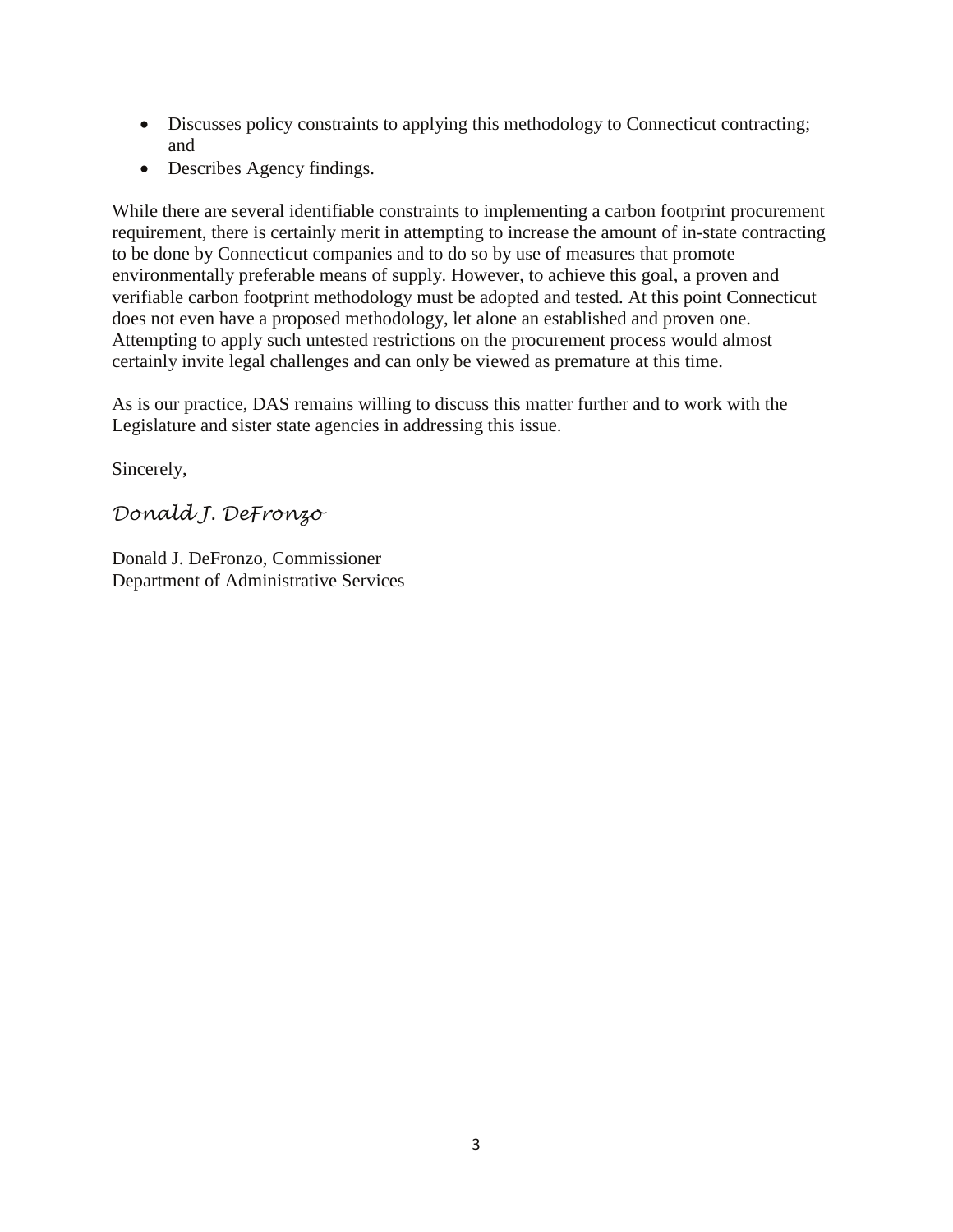# **Introduction**

During any given year the state has approximately \$1.5 to \$2 billion worth of construction projects in some phase of development. In addition, DAS currently holds contracts for statewide use by executive branch agencies for the purchase of goods and services valued at approximately \$2 billion. DAS and other contracting agencies have participated in on-going discussions with policymakers on their legislative interest to direct as much of those investments as is legally possible to Connecticut companies.

Toward that goal, in 2011, the Legislature passed P.A. 11- 229 directing DAS to address issues of in-state contracting. This report "2011 In-State Preference Report," submitted to the Legislature in December of 2011 provided valuable information concerning the use of in-state versus out-of-state contractors, current state policies, legal issues and overall policy considerations.

In a similar fashion, the Connecticut General Assembly approved Section 73 of Public Act 13- 247, which calls for the Department of Administrative Services (DAS) in consultation with the University of Connecticut(UConn) and any other entities or agencies that we determine to study the feasibility of including carbon footprint data as a factor in the awarding of state contracts. Section 73 states the following:

*The Commissioner of Administrative Services, in consultation with The University of Connecticut and other agencies or entities selected by the commissioner, shall study the feasibility of including carbon footprint data as factors in the award of state contracts. Such data shall include, but not be limited to: (1) The distance that bidders and proposers shall travel to perform under the contract; (2) the potential fuel consumption of bidders and proposers in the performance of the contract; and (3) the potential environmental impact and pollution created by the transportation of goods and services required to perform the contract. On or before February 1, 2014, the Commissioner of Administrative Services shall report, in accordance with the provisions of section 11-4a of the general statutes, the results of such study to the joint standing committee of the General Assembly having cognizance of matters relating to government administration.*

Before discussing this topic we must first define what is meant by a "carbon footprint."

The United States Environmental Protection Agency (EPA) provides an operational definition of a carbon footprint as: "the total amount of greenhouse gases that are emitted into the atmosphere each year by a person, family, building, organization, or company." A person's carbon footprint includes greenhouse gas emissions from fuel that an individual burns directly, such as by heating a home or riding in a car. It also includes greenhouse gases that come from producing the goods or services that the individual uses, including emissions from power plants that make electricity, factories that make products, and landfills where trash gets sent." However, this is not a regulatory or statutory definition.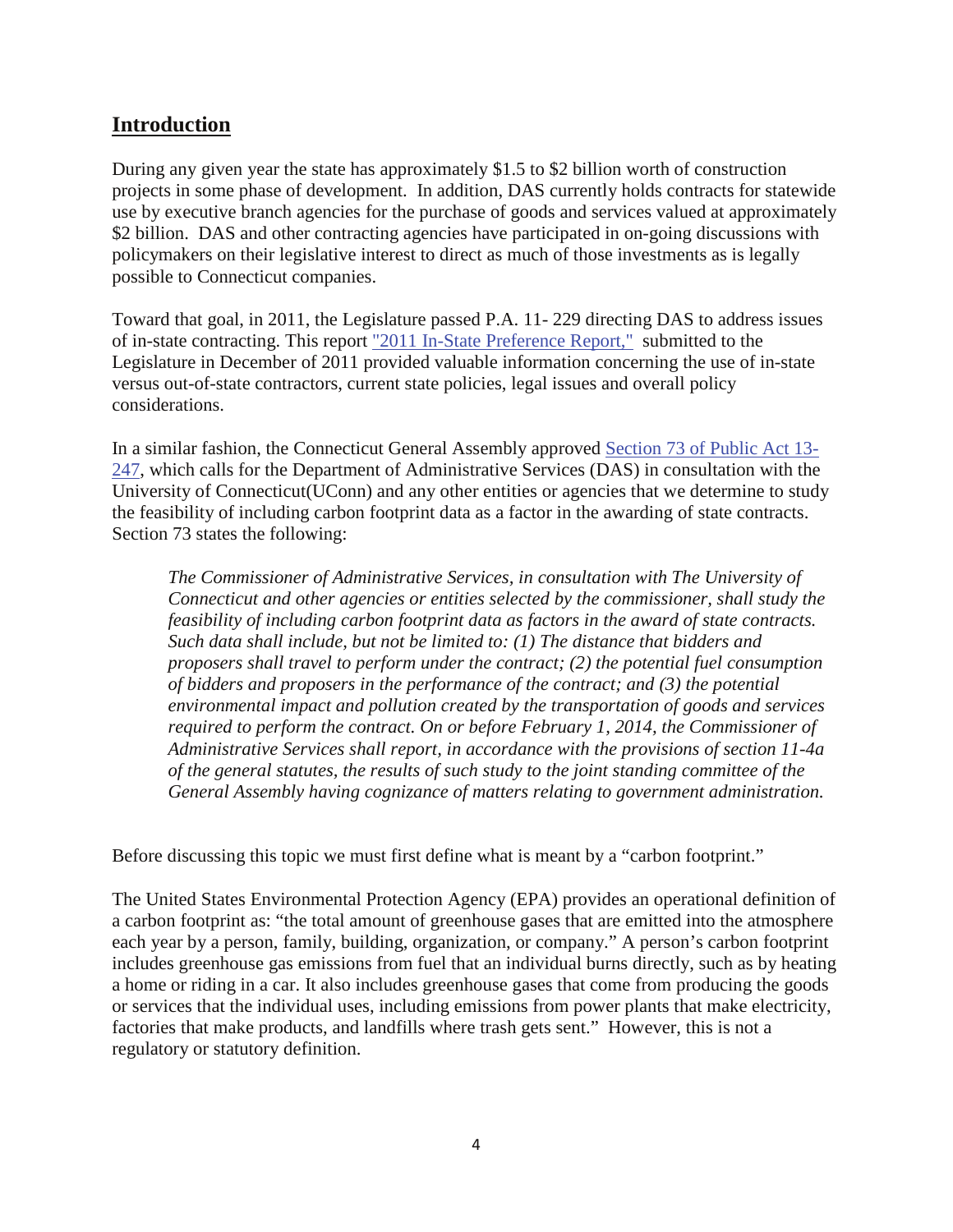Although there is much discussion about carbon footprints, the Connecticut Department of Energy and Environmental Protection (DEEP) reports that the state does not have an existing methodology or emissions standard in place to assess carbon footprint. In the pages that follow this issue is addressed, as is information obtained from other states and countries, relevant findings and policy implications related to implementing a carbon footprint procurement requirement.

# **Legislative Background**

Section 3 of **Substitute for Senate Bill 1133** (2013) was offered by the Commerce Committee with the intent of addressing concerns about a state construction contract being awarded to an out-of-state bidder with a small dollar variance in their respective "best offers." See [Commerce](http://www.cga.ct.gov/2013/CEdata/Tmy/2013SB-01133-R000319-Keith%20Corneau,%20Vice%20President%20of%20Construction,%20United%20Steel,%20Inc.-TMY.PDF)  [Committee Testimony of United Steel,](http://www.cga.ct.gov/2013/CEdata/Tmy/2013SB-01133-R000319-Keith%20Corneau,%20Vice%20President%20of%20Construction,%20United%20Steel,%20Inc.-TMY.PDF) 3/19/13.

Thus, the catalyst for this legislation appears to be a UConn project involving a *hard bid trade package* contracted through the Construction Manager (CM) project delivery method*.* The use of this delivery method is available for construction projects (renovations, alterations, repairs, new construction, etc.) with a large construction estimate, complex scope, complex project requirements and / or a schedule critical project. The CM method is often preferred when preconstruction services are required.

In the CM approach, the CM bids and is awarded the project on the basis of the "guaranteed maximum price" (GMP) for the project and is then given full responsibility for the solicitation and selection of subcontractors. In this case the selection of preconstruction services was based on the "lowest qualified bidder" as determined by the CM. This process is contractually agreed to, and in this case, UConn would have no administrative authority to countermand the CM's decision.

Although DAS is providing this analysis, UConn may be willing to add additional information if requested to do so by the Committee.

[Substitute for Senate Bill 1133,](http://www.cga.ct.gov/2013/TOB/s/pdf/2013SB-01133-R01-SB.pdf) while receiving Joint Favorable action by the Commerce Committee, died during the Committee process and was never provided a File Copy. Concerns of state contracting agencies and concerns of the business community regarding the legal and practical application of such a measure; as well as the fiscal impacts associated with these directives, never had the benefit of a public hearing. This DAS study that eventually passed in the Budget Bill, P.A. 13-247, was requested as part of a subsequent information gathering step.

# **The Current Status of Carbon Footprint Policies in Connecticut**

The considerations set forth in the Public Act are somewhat consistent with requirements of section 4a-67h of the Connecticut General Statutes, DEEP's [2005 Climate Change Plan,](http://www.ct.gov/deep/lib/deep/climatechange/ct_climate_change_action_plan_2005.pdf) and DAS's [Environmentally Preferable Purchasing](http://das.ct.gov/cr1.aspx?page=132) (EPP) policies.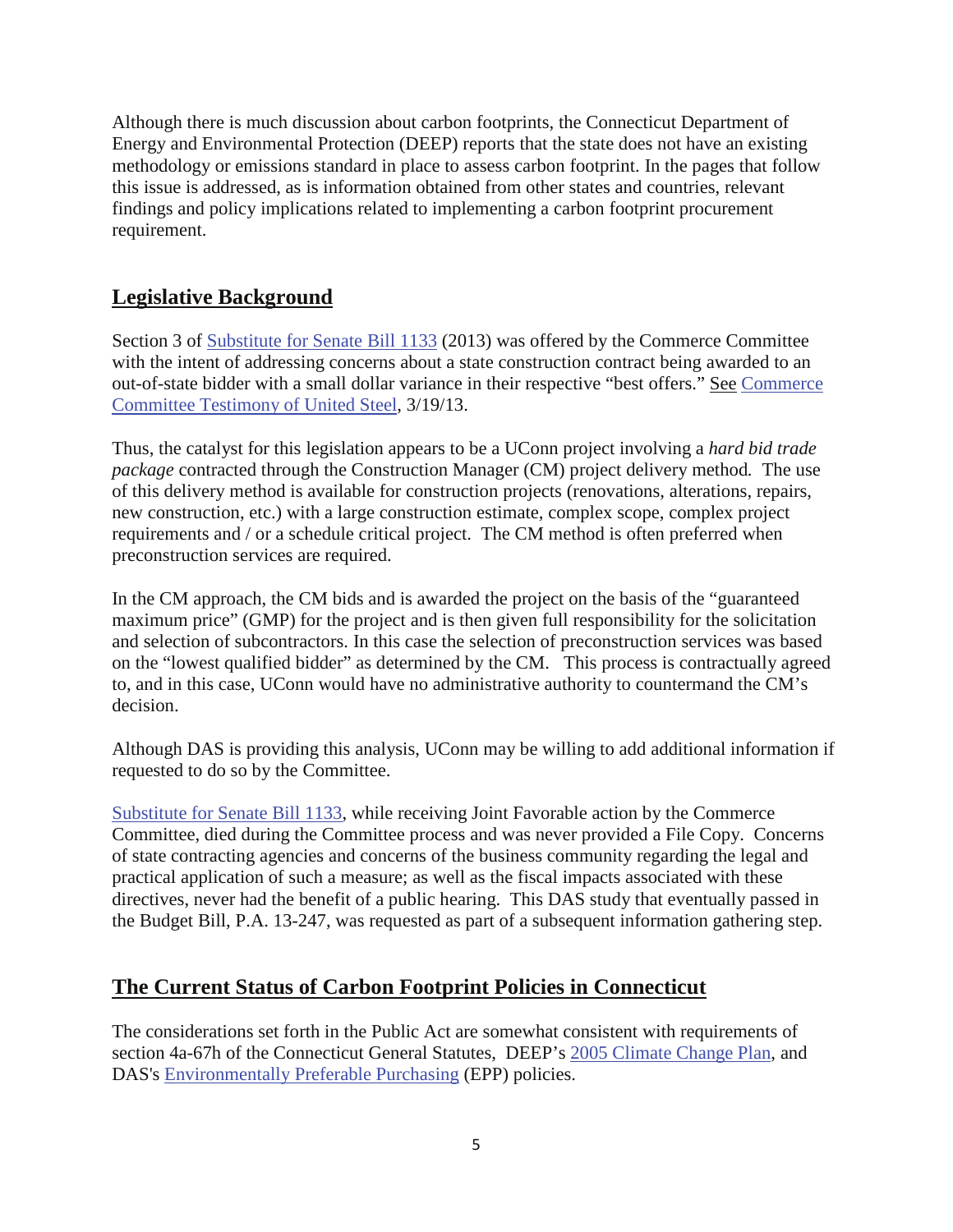However, discussions with the Department of Energy and Environmental Protection (DEEP) have confirmed that there is no state statutory or regulatory definition of a "carbon footprint." Consequently, there is no standard definition of "carbon footprint data" or standard methodology for calculating a "carbon footprint."

As indicated earlier, the EPA provides an operational definition of a carbon footprint as: "the total amount of greenhouse gases that are emitted into the atmosphere each year by a person, family, building, organization, or company." A person's carbon footprint includes greenhouse gas emissions from fuel that an individual burns directly, such as by heating a home or riding in a car. It also includes greenhouse gases that come from producing the goods or services that the individual uses, including emissions from power plants that make electricity, factories that make products, and landfills where trash gets sent." However, this definition is not established in statute or regulation.

DEEP regulates carbon dioxide emissions from certain equipment such as electric generators; however, these direct emissions are just one component of what could be considered the carbon footprint of a facility or activity. To date, however, DEEP has not cited, or imposed, any limits or requirements specific to the "carbon footprint" of a facility or activity in as broad a manner as the EPA operational definition above might suggest.

While state purchasing agencies do not use a carbon footprint measure, agencies do maintain policies that encourage concern for the environment.

The following is an excerpt from DAS's EPP website reflecting procurement statutes that promote Environmentally Preferable Purchasing:

#### **Connecticut**

| <b>Policy / Statute Name</b>                                                                  |                   |
|-----------------------------------------------------------------------------------------------|-------------------|
| Cooperative purchasing plans                                                                  | <b>CGS</b> 4a-53  |
| Purchasing standards and specifications                                                       | <b>CGS</b> 4a-56  |
| Competitive bidding or competitive negotiation for purchases and contracts.                   | <b>CGS 4a-57</b>  |
| Regulations. Waivers. Exceptions                                                              |                   |
| Distribution of surplus state property. Lease of property to municipalities                   | CGS 4a-57a        |
| Standardization Committee. Waiver of bid or proposal requirement                              | <b>CGS</b> 4a-58  |
| Award of contracts                                                                            | <b>CGS</b> 4a-59  |
| Plan to increase state purchase of goods containing recyclable materials and goods CGS 4a-67a |                   |
| capable of being recycled or remanufactured                                                   |                   |
| Elimination of use of disposable and single-use products in state government                  | <b>CGS</b> 4a-67b |
| Equipment and appliances for state use, energy standards                                      | <b>CGS</b> 4a-67c |
| Purchase of cars and light duty trucks. Gasoline mileage ratings. Exemption.                  | <b>CGS</b> 4a-67d |
| Alternative fuel vehicles required to be purchased                                            |                   |
| Standards for purchase of recycled paper                                                      | <b>CGS</b> 4a-67e |
| Specifications for printing and writing paper                                                 | <b>CGS 4a-67f</b> |
| Recycling and remanufacturing of laser printer toner cartridges                               | $CGS$ 4a-67g      |
| Procedures promoting the procurement and use of recycled products and                         | <b>CGS</b> 4a-67h |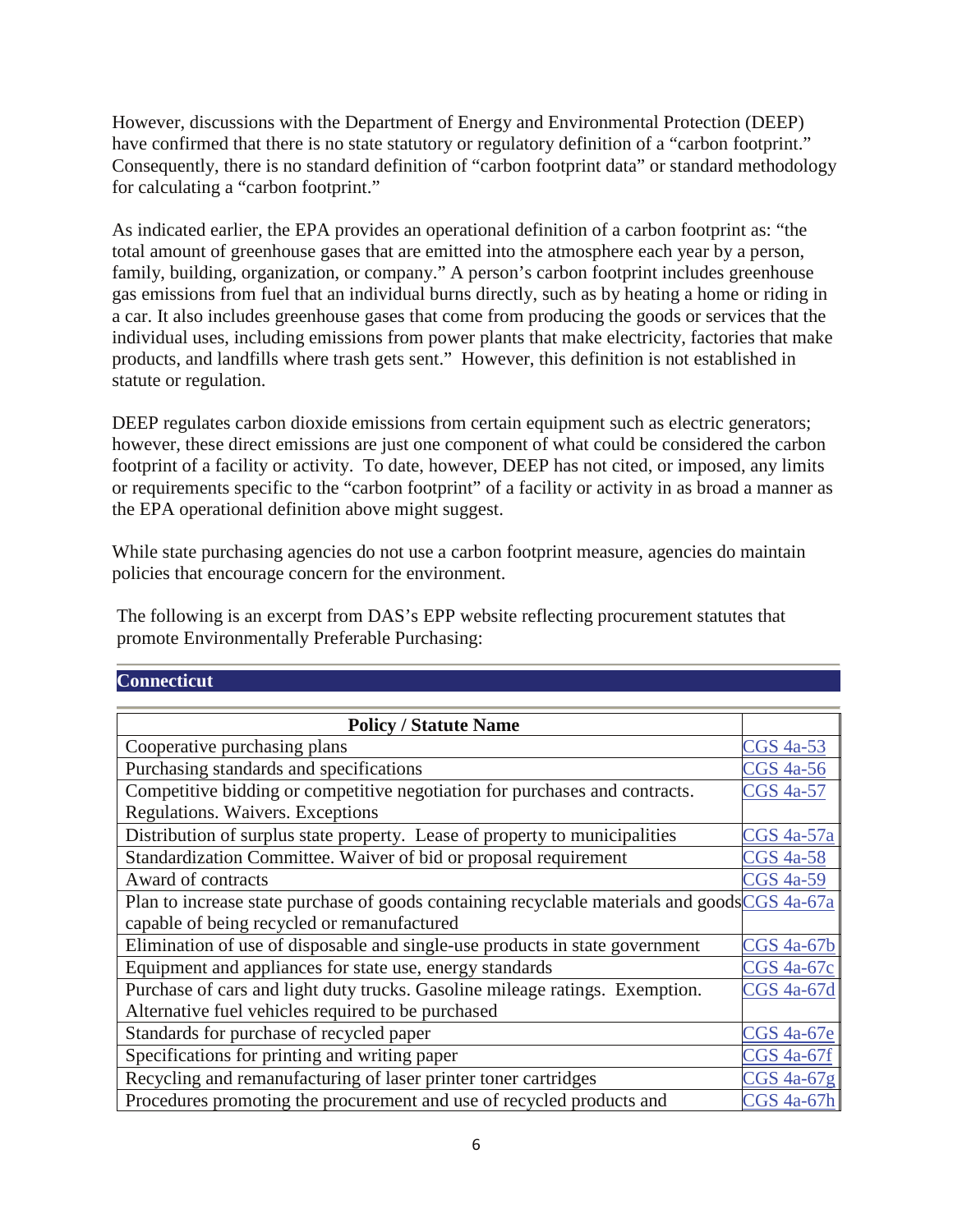| environmentally preferable products and services by state agencies |               |
|--------------------------------------------------------------------|---------------|
| An Act Concerning the Use of Cleaning Products in State Buildings  | $CGS$ 4b-15al |

#### **Federal**

| <b>Policy / Statute Name</b>                    | <b>Citation</b>   |
|-------------------------------------------------|-------------------|
| <b>EPA Comprehensive Procurement Guidelines</b> | <b>Guidelines</b> |
| 10 CFR 490, Federal EPAct                       | Policy            |

# **Findings and Responses from Other States, Countries, and the Federal Government**

DAS Procurement Services Director Carol Wilson surveyed procurement officials in other states for feedback and perspective on "carbon footprint methods" being applied to government procurement. In addition, DEEP shared some information from the EPA and other resources. It should be noted that most respondents confirmed that transportation of goods and services contributes a minimal amount of emissions when compared to the manufacturing and development phases of a product, all of which are part of a product's carbon footprint.

The research indicates that there are five phases in the life cycle of product, each generating a part of the product's carbon footprint.

The life-cycle phases of a product are:

Phase 1 Raw Material Extraction Phase II Manufacturing Process Phase III Distribution Phase IV Consumer Use Phase V Disposal

Underscoring the point made by many of those surveyed by DAS, there are many examples of studies concluding that goods produced using low-carbon production methods can have a lower carbon footprint even if transported long distances, when compared to locally-produced goods that are made with the use of high environmental impact methods.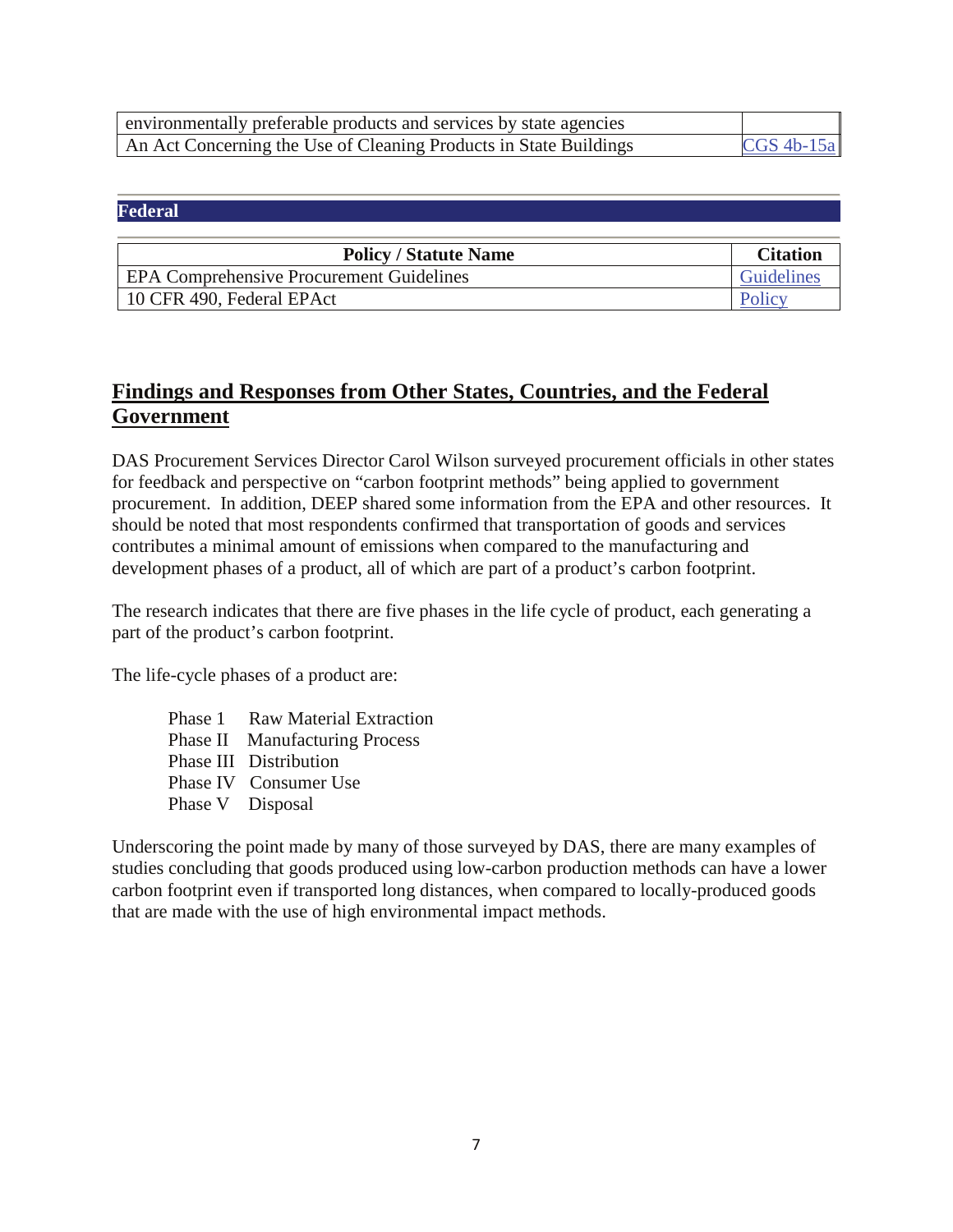#### **National Association of Procurement Officials (NASPO) Procurement Officials**

The survey responses of several states, received from DAS' contacts through the National Association of Procurement Officials, are reported below.

#### *Oregon*

"I'd like to share some information that should help you with your study effort responding to your query regarding carbon foot printing and contracting. I work in our Department of Environmental Quality and have done some work with carbon (and other environmental) footprints, although not in the context of state purchasing. The 3 factors explicitly mentioned in your study bill (distance traveled, fuel used in contract performance, and transportation of goods and services) are all real and valid contributors to carbon footprints. However, for many (although not all) purchased goods and services, they border on trivial when compared to the *upstream emissions associated with producing the goods in the first place.*

Fortunately, your bill allows you to consider other factors than just transportation. Doing so will be essential to achieve actual reductions in greenhouse gas emissions."

These comments illustrate a critical point that is highlighted throughout the report. The assumption that the transportation of goods and services is a major contributor to green house gas (GHG) and CO emissions does not appear to be factual.

#### *South Carolina*

"The State of South Carolina Environmentally Preferred Purchasing Policy includes several endeavors, including 'purchasing from South Carolina businesses to minimize transportation costs and emissions, when it can be done with adequate competition and without compromise of performance or quality of products or services." The policy applies to all SC state agencies, publicly funded colleges and universities, and other governmental bodies as defined in SC Code Section 11-35-310(18). [\(http://www.scstatehouse.gov/code/t11c035.php\)](http://www.scstatehouse.gov/code/t11c035.php).

The full policy is available at [http://procurement.sc.gov/PS/general/PS-general-proc](http://procurement.sc.gov/PS/general/PS-general-proc-policy.phtm)[policy.phtm.](http://procurement.sc.gov/PS/general/PS-general-proc-policy.phtm)"

As a result of this policy and others that promote in-state purchasing South Carolina is subject to New York Reciprocity and Sanctions Provisions that states:

*Bidders are hereby notified that if their principal place of business is located in a country, nation, province, state or political subdivision that penalizes New York State vendors, and if the goods or services they offer will be substantially produced or performed outside New York State, the Omnibus Procurement Act 1994 and 2000 amendments (Chapter 684 and*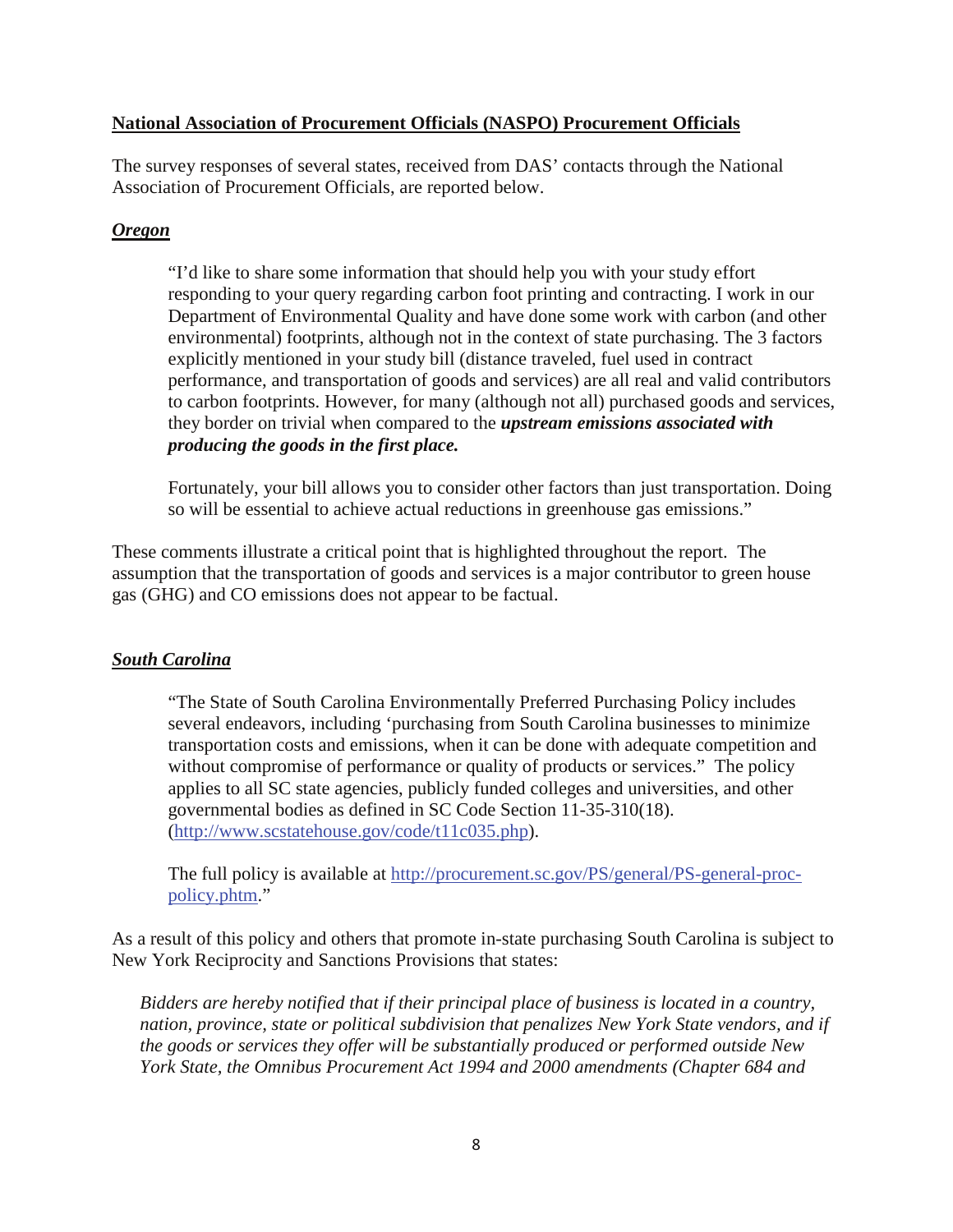*Chapter 383, respectively) require that they be denied contracts which they would otherwise obtain. NOTE:*

*As of May 15, 2002, the list of discriminatory jurisdictions subject to this provision include the states of South Carolina, Alaska, West Virginia, Wyoming, Louisiana and Hawaii.* 

#### *Massachusetts*

"While the Commonwealth of Massachusetts is not guided by the same legislation as Connecticut; our Executive Order 515 involving increased procurement of environmentally preferable products did cause me to re-think purchasing tote bags from China. Research indicated that even those companies claiming to have tote bags manufactured in the U.S. are merely assembling what they purchase from China. However, there was a company in NH; Enviro-Tote that had a tote bag made from 100% recycled material with fabric made in New Hampshire. Thus, was the need to identify the carbon footprint savings for domestic versus international procurement.

The carbon footprint between Boston and Beijing is 6,739 miles and between Hudson, NH and Boston is 54.6 miles a difference of 6,684.4 miles. The equation to compute the savings in fuel is based on the NASA formula below. Given 2,000 tote bags at an approximate weight of 1,250 lbs the carbon footprint was:

By air cargo for the 6,700 miles 3.06 tones of CO2 (one "tonne" is a metric ton) would be produced. Using truck for 55 miles there would be .01 tonnes of CO2 produced. Source: <http://www.carbonfund.org/business/calculator#shipping> .

The 3.06 tonnes is equivalent to 128 propane cylinders (used in the home BBQ), as they weigh 20 pounds when filled, which equals about 127 propane cylinders being used in a year. The formula used was [http://www.epa.gov/cleanenergy/energy](http://www.epa.gov/cleanenergy/energy-resources/calculator.html)[resources/calculator.html.](http://www.epa.gov/cleanenergy/energy-resources/calculator.html)

While the above calculations were done by an intern here at OSD in March 2011 other formulas were identified that would require you knowing the service record of the air cargo plane and ground transit (truck, train or barge) to know what the level of efficiency the respective power system was at. This would then have to address fuel type, tank size, oil etc. to calculate savings based on the efficiency level in between service maintenance."

#### **International and National Findings on GHG Emissions**

• Food-Miles and the Relative Climate Impacts of Food Choices in the United States Carnegie Mellon University study, 2008

This study evaluated the carbon footprint of the average food consumed by the average U.S. household. Its analysis begins in the supply chain of food and includes growing, harvesting, processing, packaging, and transporting it to retailers. (Emissions downstream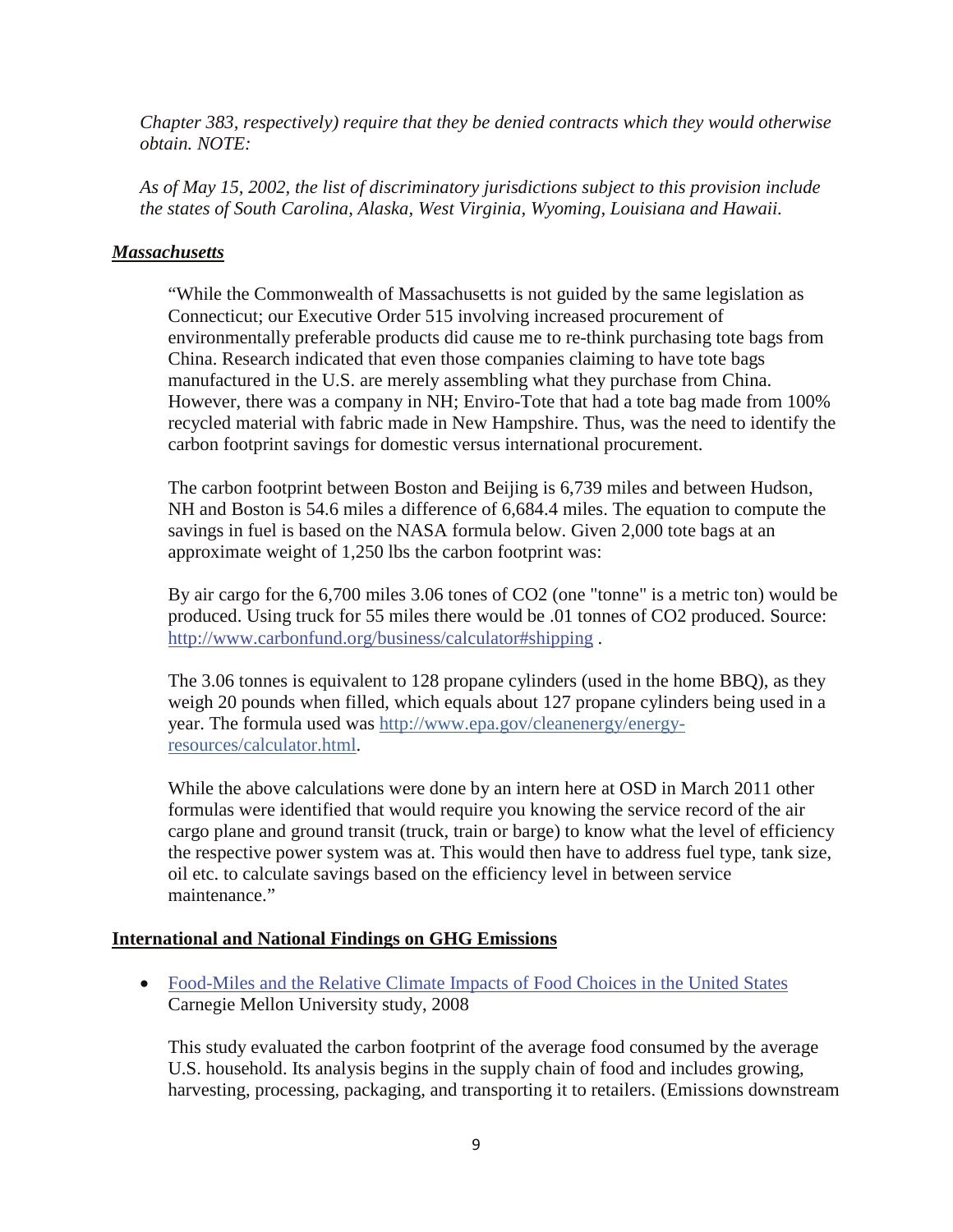from the retailer, e.g., driving the food home from the grocery store, refrigerating it at home, cooking, and land filling uneaten food are not included).

The study finds that emissions associated with transporting food from the final producer to the retailer contribute a mere **4 percent** of the carbon footprint.

"Upstream" transportation (supply chain transportation, such as transporting fertilizer to a farm, wheat from a farm to a mill, and flour from a mill to a bakery) contributes more, yet only **7 percent**. A whopping **83 percent** of emissions are associated with production – fertilizers decaying in fields, methane burps from cows, energy used in food manufacturing, etc.

- EPA's construction sector manual also references World Resource Institute's Corporate Standard, an internationally recognized tool for estimating GHG emissions. Information specific to the Scope 3 standards and calculations can be found at Scope 3 Calculations, which provides insight on calculating greenhouse gas emissions from procured goods, and from upstream and downstream transportation.
- EPA website<http://www.epa.gov/climateleadership/> provides a variety of tools and emissions factors developed by the Climate Leadership, a private/government partnership that may be useful in estimating, at least, the greenhouse gas emissions from the transportation of goods and services to perform the contract.

The [GHG Inventory Management Plan \(IMP\) Checklist \(DOC\)](http://www.epa.gov/climateleadership/documents/IMP_checklist.docx) is the product of an EPA-private sector partnership of Climate Change Leaders and outlines the various components an individual company would need to incorporate to adhere to EPA climate change strategies. Please note the series of components (31) and implementation steps that the companies who participated in this GHG emissions partnership with the EPA needed to perform regularly to comply with these standards. If approved in Connecticut, companies bidding on any state project would be required to develop and implement similar GHG inventory management plans which could be costly. DAS is not suggesting that all 31 listed components and required detail would be applicable if adopted in Connecticut, but do believe the checklist demonstrates that companies would be required to make substantial process changes to comply with this policy change.

- Also attached is EPA's construction sector report, which provides insights on how emissions from construction projects can be quantified and reduced. This report references the EPA Climate Leadership Program. Potential For Reducing Green House Gas Emissions In Construction Report.pdf
- Carbonomics Presentation Canadian Institute Feb 2012 (2).pdf. This report provides a demonstration of a region – Canada – which has done thorough research of GHG emissions in the manufacturing and production of goods, and the provisions of service contracts. The report summarizes the detailed research and analysis applied to their methodology which includes "life costs analysis," GHG emissions during all phases - 1) raw material, 2) manufacturing, 3) distribution - to ensure that if applied to a goods or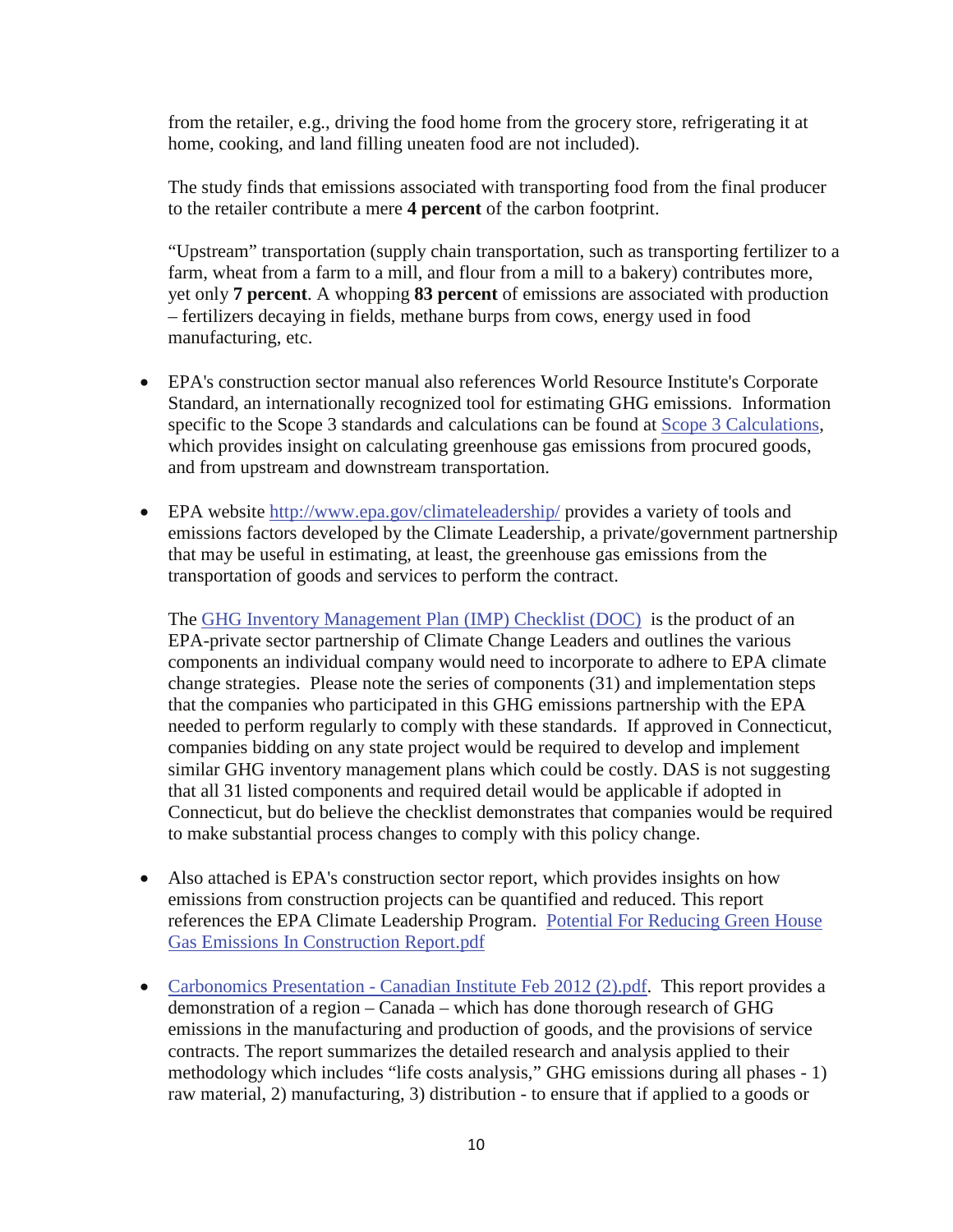service contract there has been a fair value analysis performed that considers costs, environmental factors, and societal good.

- o From a procurement standpoint, the Canadian Institute's position is that any methods or policies that wish to apply these environmental standards to procurement must be *relevant, complete, consistent, transparent, and accurate.*
- o The "Process Map in the Life of a Croissant" section of the report illustrates that all the phases of a product's life include:
	- Phase 1 Raw Material Phase II Manufacturing Phase III Distribution Phase IV Consumer Phase V Disposal

Transportation/distribution is the phase that maintains the lowest chemical emissions.

# **Attempts to Quantify Environmental Impact**

While Section 73 of Public Act 13-247 calls for the development of "data measuring the environmental impact and pollution created by the transportation of goods and services required to perform the contract," our ability to do so is limited. DEEP, in reviewing EPA resources, has provided us with a matrix indicating green house gas (GHG) emission estimates for a static transport scenario based on an EPA calculator involving three different modes of transportation.

#### **Example**

The emission estimates are based on transporting ten tons of goods over 100 miles by one of three modes of transportation - rail, aircraft, and truck – and are determined by use of these factors and the formula that follows:

 $E = Total CO<sub>2</sub>e E<sub>missions</sub> (kg)$ TMT = Ton Miles Traveled  $EF_{CO2} = CO<sub>2</sub>$  Emission Factor  $EF<sub>CH4</sub> = CH<sub>4</sub> Emission Factor$  $EF<sub>N20</sub> = N<sub>2</sub>0$  Emission Factor  $0.021$  = Conversion Factor  $0.310 =$  Conversion Factor Ton Miles  $=$  Tons  $*$  Miles

Product Transport Emissions Equation:

**Formula**:  $E = TMT * (EF<sub>CO2</sub> + (EF<sub>CH4</sub> * 0.021) + (EF<sub>N20</sub> * 0.310))$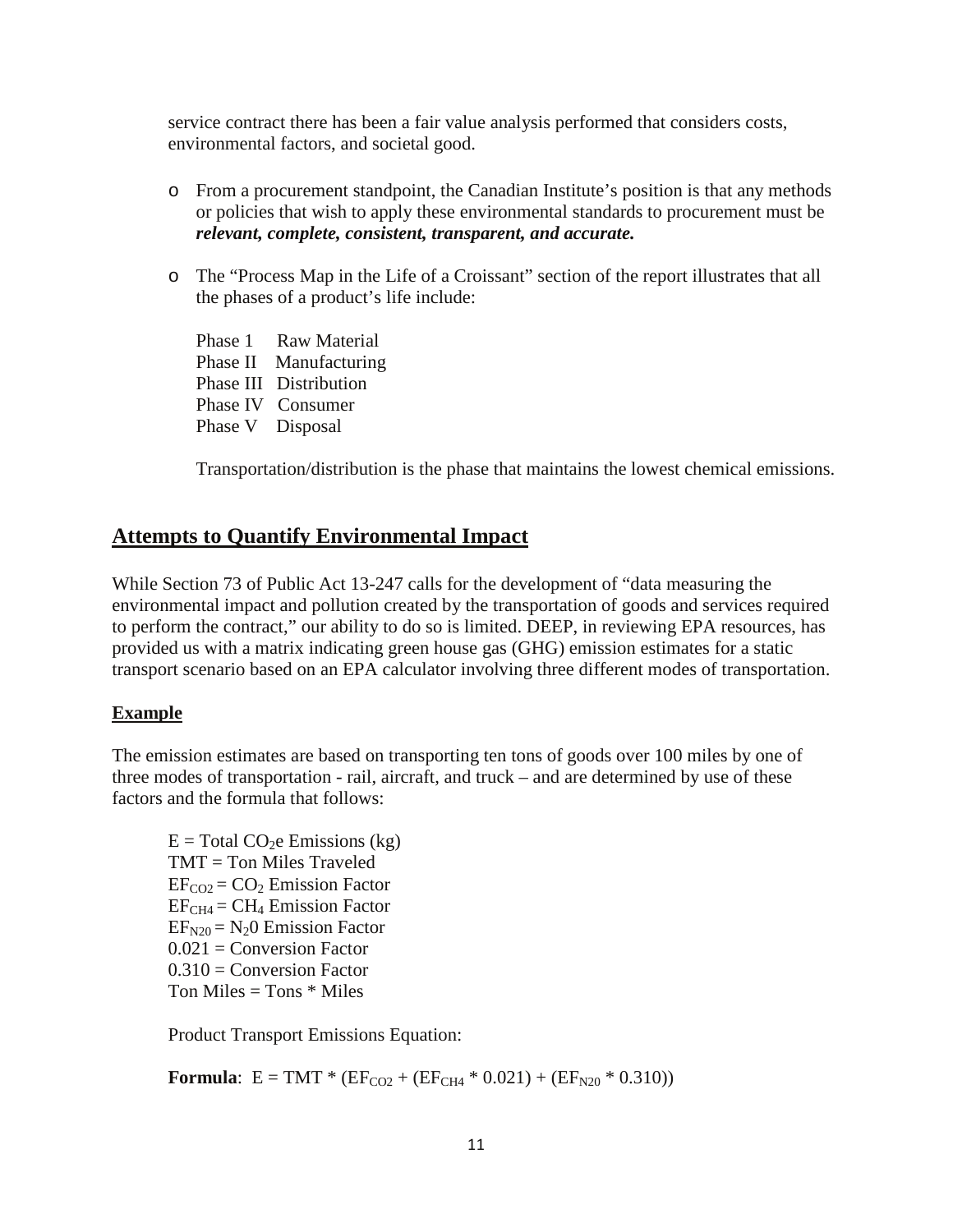#### **Scenario # 1 – Truck Transport:**

#### **Emission Factors for Medium- and Heavy-Duty Truck Product Transport (ton-mile)**

| $CO2$ Emission Factor  | <b>CH<sub>4</sub></b> Emission Factor | $N_2$ O Emission Factor |
|------------------------|---------------------------------------|-------------------------|
| $\log CO_2$ /ton-mile) | $(g CH4/ton-mile)$                    | $(g N20/ton-mile)$      |
| 0.297                  | 0.0035                                | 0.0027                  |

 $E_{\text{Truck}} = (10 \text{ tons})*(100 \text{ miles})*(0.297 + (0.0035*0.021) + (0.0027*0.310))$  $E_{\text{Truck}} = 297.9105 \text{ kg } CO_{2e}$ 

#### **Scenario # 2 – Rail Transport:**

#### **Emission Factors for Rail Product Transport (ton-mile)**

| $CO2$ Emission Factor                                 | <b>CH<sub>4</sub></b> Emission Factor | $N_2$ O Emission Factor |
|-------------------------------------------------------|---------------------------------------|-------------------------|
| $\left(\frac{\text{kg CO}_2}{\text{ton-mile}}\right)$ | $(g CH4/ton-mile)$                    | $(g N20/ton-mile)$      |
| 0.0252                                                | 0.002                                 | 0.0006                  |

 $E_{\text{Rail}} = (10 \text{ tons})*(100 \text{ miles})*(0.0252 + (0.002*0.021) + (0.0006*0.310))$  $E_{\text{Rail}} = 25.428 \text{ kg } CO_{2e}$ 

#### **Scenario # 3 – Air Transport:**

#### **Emission Factors for Aircraft Product Transport (ton-mile)**

| $CO2$ Emission Factor  | <b>CH<sub>4</sub></b> Emission Factor | $N_2$ O Emission Factor |
|------------------------|---------------------------------------|-------------------------|
| $\log CO_2$ /ton-mile) | $(g CH4/ton-mile)$                    | $(g N20/ton-mile)$      |
| 1.527                  | 0.0417                                | 0.0479                  |

 $E_{Air} = (10 \text{ tons})*(100 \text{ miles})*(1.527 + (0.0417*0.021) + (0.0479*0.310))$  $E_{Air} = 1524.7247 \text{ kg } CO_{2e}$ 

DEEP identified equations, conversion factors, and assumptions found by the EPA [http://www.epa.gov/climateleadership/documents/resources/commute\\_travel\\_product.pdf](http://www.epa.gov/climateleadership/documents/resources/commute_travel_product.pdf) (May 2008). *Climate Leaders Greenhouse Gas Inventory Protocol Core Module Guidance Optional Emissions from Commuting, Business Travel and Product Transport.*

Based on the above analysis, rail is by far the preferable means of transport, although in many instances, it may not be an available mode of transport.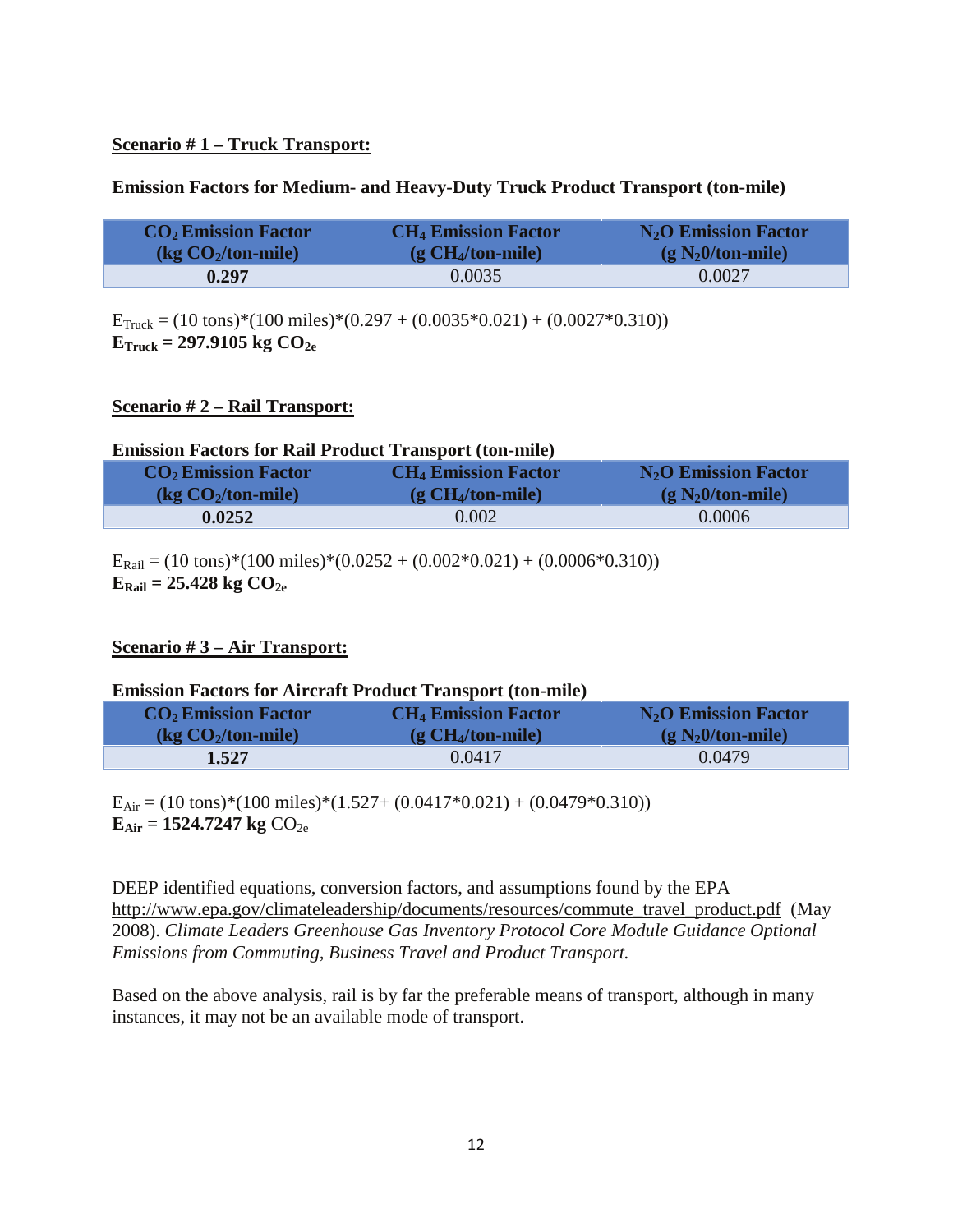### **Findings**

- **1.** Discussions with the DEEP indicate that a carbon footprint methodology trusted and proven on this issue does not currently exist in Connecticut. As a result, any efforts to implement such a comprehensive procurement related environmental policy would be premature. Even if a carbon footprint policy was in use in Connecticut, the process needed to obtain the relevant data from actual or potential bidders would be substantial as would any project management system needed to validate and enforce this measure.
- **2.** Connecticut procurement goals involve two, sometimes competing objectives: 1) the need to ensure fair and open competition and acquire goods and services at the lowest possible cost; and 2) the desire to acquire those goods and services from in-state providers. Policymakers must ensure that changes in procurement policy are consistent with these goals, are constitutional and do not trigger retaliation clauses in neighboring states that penalize Connecticut companies who bid on out-of-state contracts. For example, South Carolina is on the New York Sanctions list for having adopted policies that are perceived as favoring South Carolina resident bidders over out-of-state companies. Connecticut companies currently have no impediments in doing business in other states and any policy that might change that relationship could have an adverse impact on Connecticut-based companies and the economy of the state.
- 3. In developing the "2011 In-State Preference Report," Division of Construction Services staff reported a 3 year average (FYs 08, 09, 10) of 100% Connecticut company participation on capital projects administered by DAS, previously the Department of Public Works. Those figures encompass most executive branch agency construction projects, as well as the construction contracts of the Judicial Branch and the Board of Regents (BOR), whose construction projects are administered by DAS. The University of Connecticut (UConn) reported 95%, the Department of Transportation (DOT) 86%, and Legislative Management reported 89%. While not addressing the status of subcontractors, this report does indicate that an extremely high level of in-state contracting on major state construction projects is already the norm.
- 4. The mission of procurement officials is to keep the procurement process fair and open and ensure maximum competition, a concept which is the cornerstone of public procurement. Additionally, Connecticut procurement officials have continually sought ways to streamline the contracting processes and make it easier for potential users. Some of these steps have included on-line applications, certifications and bid submissions, e-alerts of upcoming bid opportunities, etc. A decision to move forward with carbon footprint evaluation scenarios would certainly have consequences both in terms of state staffing to guarantee compliance, as well as creating another potential burden for companies, particularly small companies, attempting to do business with the state.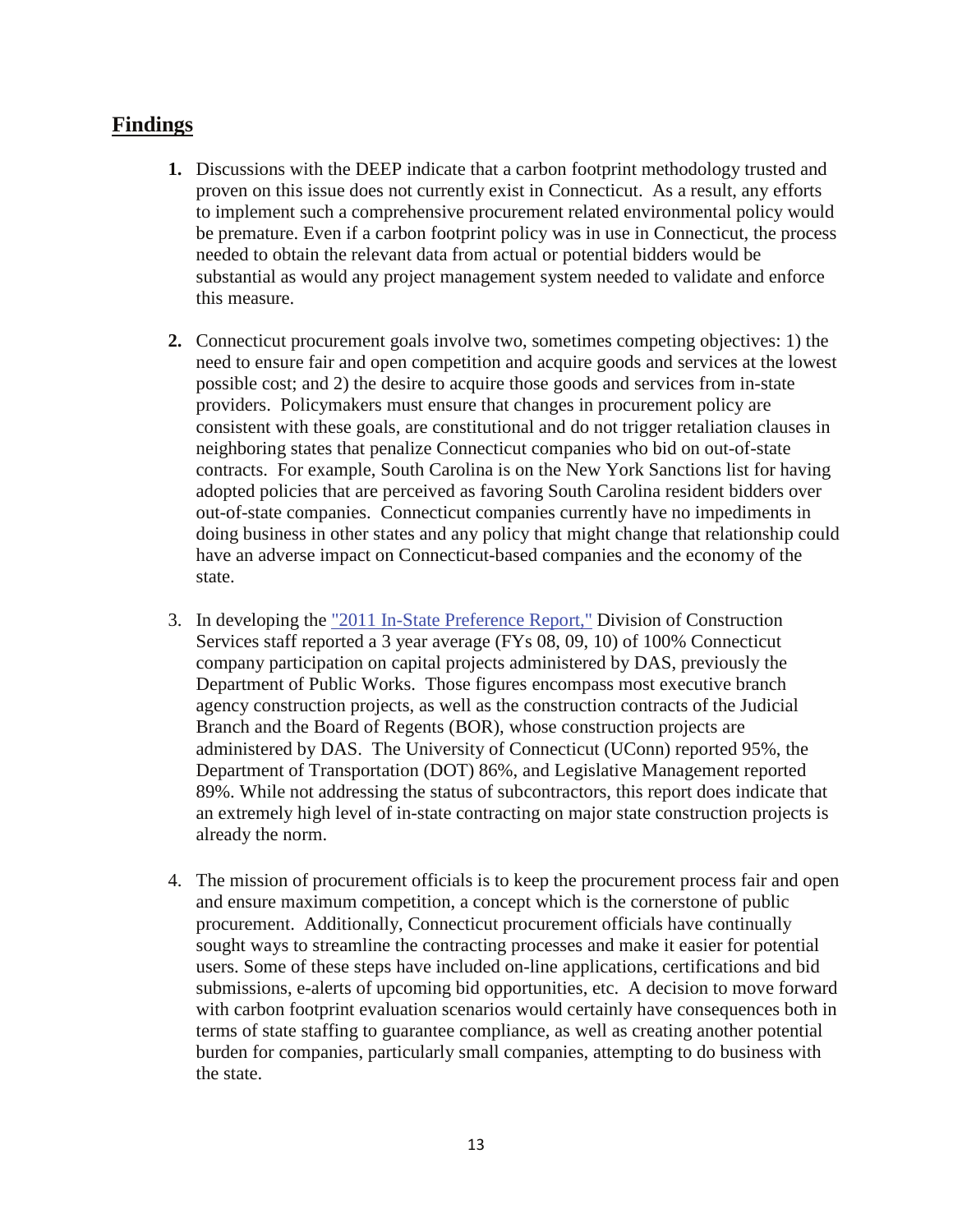5. Connecticut does currently have statutory language that requires the DAS Division of Construction Services to consider as selection criteria (1) a firm's "knowledge of the state's building and fire codes, and (2) the geographic location of such firm in relation to the geographic location of the proposed project" when choosing the most qualified consultants for DAS construction projects. See C.G.S. § 4b-57(b). In implementing this statute, DAS Construction Services applies an extra ten points to consultants bidding on state contracts if the company's headquarters is within 60 miles of the project site, and the company is able to demonstrate the requisite knowledge of the state codes. This is an example of an existing justifiable measure that works to support Connecticut companies in our procurement processes, without being overly burdensome in its application or inciting other states to take retaliatory action against Connecticut contractors. Please note, however, that these factors only come into play in the award of construction consultants; they do not apply to the state's selection of general contractors, or a Construction Manager at Risk ("CMR") selection of its subcontractors.

UConn also indicated that it currently uses criteria similar to the C.G.S. 4b-57(b) factors, such as the location of the company's primary office when considering design professional services, and that it gives preference to firms with offices within 100 miles of the project site.

6. This study was initiated in response to a UConn project that utilized a Construction Manager at Risk (CMR), and left the selection of its suppliers and subs solely up to the CMR. As an alternative to adopting a costly and arguably inaccurate carbon footprint procurement measure, perhaps a more practical approach would be to consider the applicability of requirements similar to the 4b-57(b) factors (used in the selection of consultants) to the selection of general contractors and/or subs. It is imperative, however, that such an analysis keep in mind the differences between the state's evaluation of construction consultants versus contractors and subs. Notably, consultant selections are qualifications-based, while contractor selections are based on the lowest responsible and qualified bidder. Additionally, requirements that dictate subcontractor award in the CMR context may reduce the number of bidders and provide an argument for the CMR to qualify its risk.

How other agencies with contracting authority would view any policy change in this area, and the impacts of applying professional service preferences to construction delivery methods, would need to be discussed further.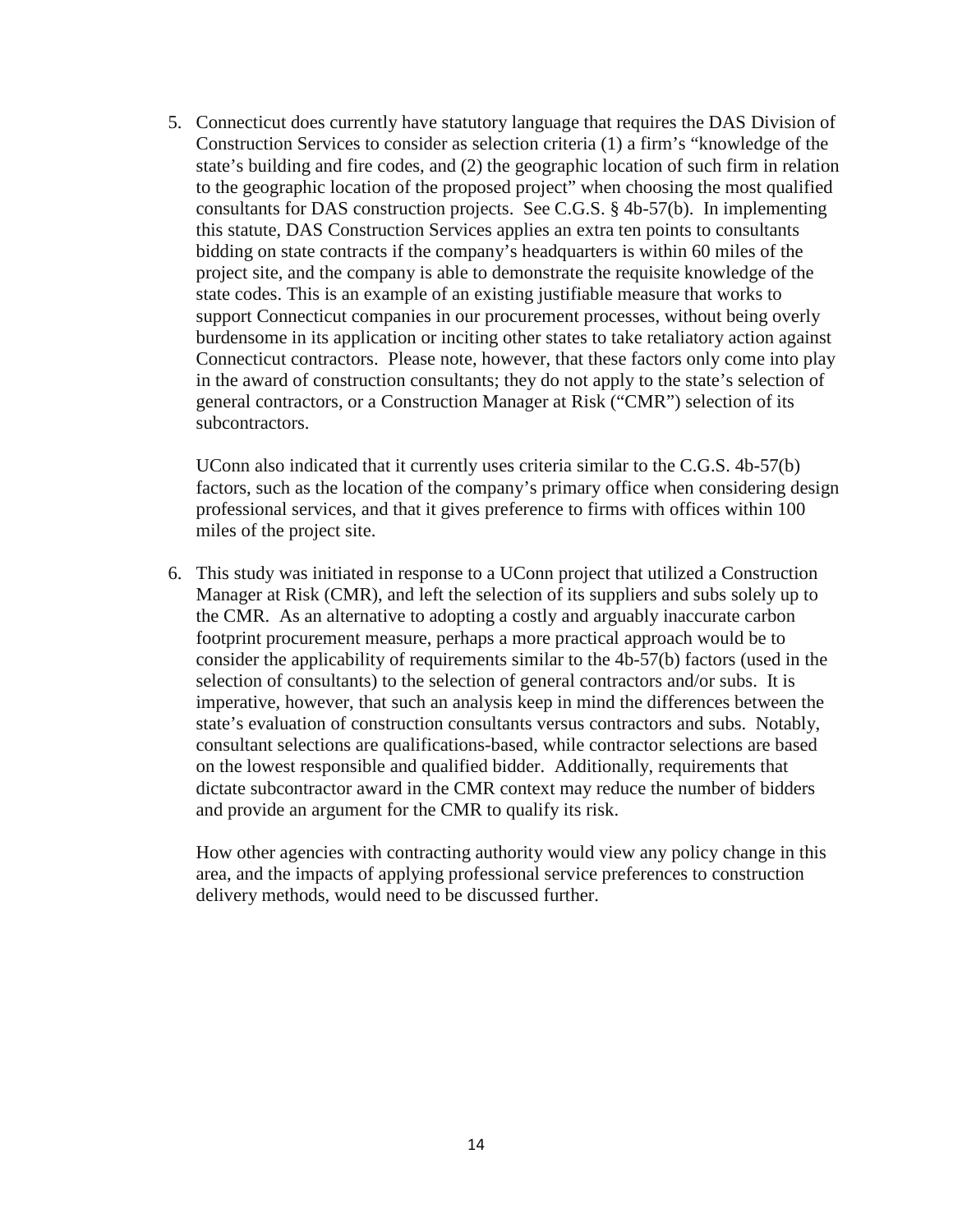## **Policy Implications**

#### **Substantial Agency(s) Costs**

Implementation of a carbon footprint procurement requirement would require additional staff for all agencies with contracting authority. Agency staff needs would be three-fold: There would be the need for increased staff in order (1) to review/analyze existing contracts (currently over 1000 in number at DAS alone) for critical data pertaining to distance from suppliers to users; (2) to maintain a system, and develop internal processes to implement this carbon footprint methodology into agencies' contractual processes and to educate the public to its use; and (3) to monitor compliance and respond to challenges once the methodology was implemented.

#### **Administrative Costs on Small and Large Businesses**

As referenced in the National Findings section above, the EPA/private sector GHG emissions partnership of Climate Change Leaders developed an outline of the various components an individual company would need to implement in order to adhere to this EPA policy, it was called the GHG Inventory Management Plan. The checklist [GHG Inventory Management Plan \(IMP\)](http://www.epa.gov/climateleadership/documents/IMP_checklist.docx)  [Checklist \(DOC\)](http://www.epa.gov/climateleadership/documents/IMP_checklist.docx) contains dozens of measures companies must take in order to comply. DAS is not suggesting that all of these components would be applicable to companies bidding in Connecticut if this policy change is implemented. However, there will be additional costs to instate firms, as well as out-of-state firms interested in doing business with the state if this measure is adopted. Those costs could have disproportionate impact on smaller firms who already find the state's contract processes to be difficult to comply with. These increased measures could be a disincentive to many of the small businesses that by definition are Connecticut companies from continuing to pursue opportunities on state contracts.

#### **Reciprocity**

Policy changes that add other purposes, such as maximizing the use of in-state suppliers for goods or services, while encouraging local employment, may have the effect of undermining the traditional purpose of achieving the best price for the purchase at hand. The tension in balancing these two legitimate policy concerns, cost versus local employment, is a central point in this discussion.

To the extent that an in-state preference is established or expanded, a commonly discussed problem is that of potential retaliation by other states against Connecticut companies seeking to do business elsewhere. This is particularly relevant inasmuch as Connecticut is a relatively small state and there are several states nearby where Connecticut companies do business or may hope to do business. Of course, these companies employ Connecticut residents as well. Any policy that has the effect of dampening the out-of-state demand for in-state companies while pursuing an increase in in-state demand for in-state companies may well be counter-productive.

Connecticut, along with at least thirty-five other states, has a law that provides for a penalty in procurement competition for companies that compete for business with the State of Connecticut but whose home states provide an in-state preference to their own companies doing business with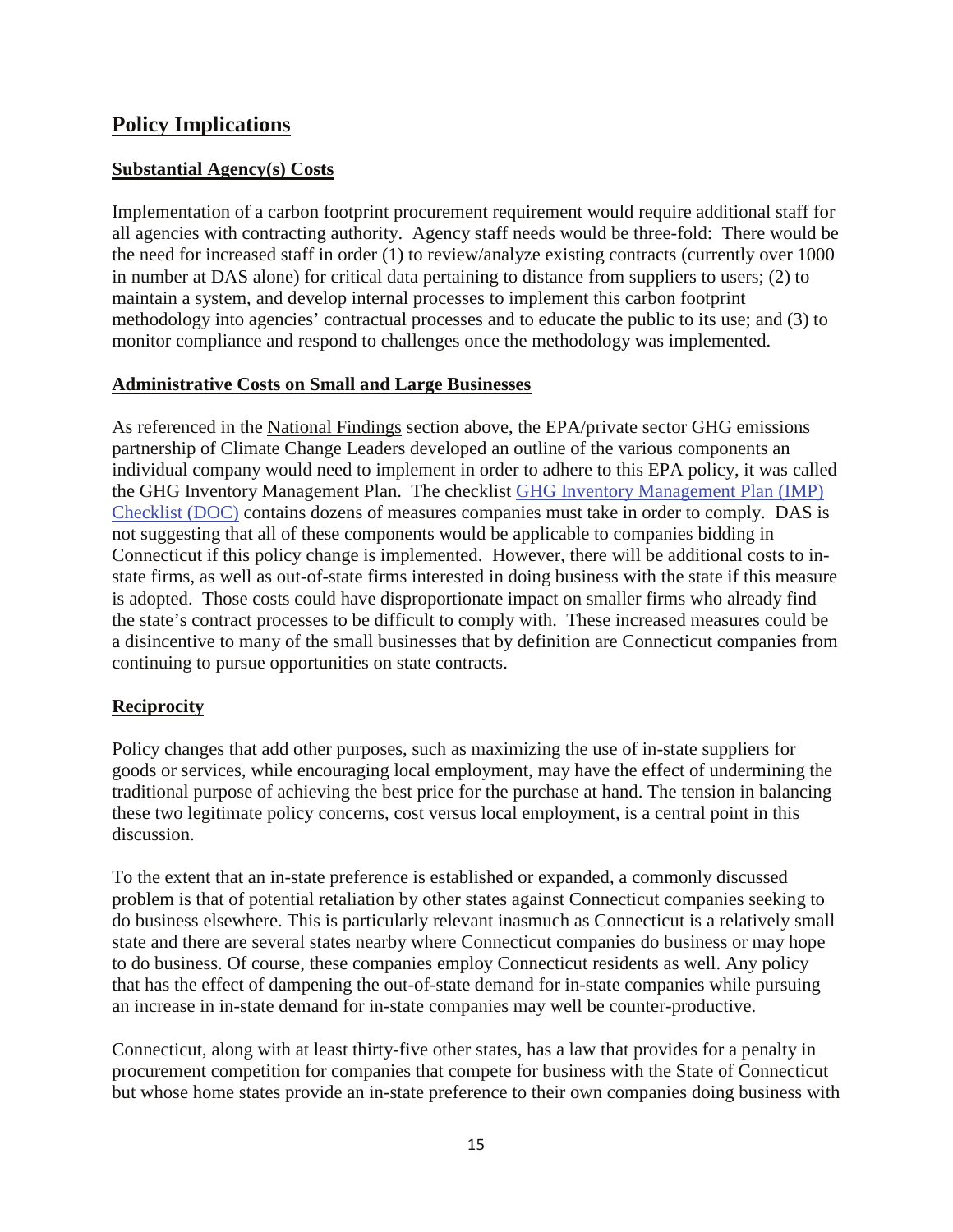their state government. Connecticut General Statute § 4e-48 requires the contracting agency to increase the out-of-state bid by the amount of preference the contractor receives on bids in its home state. If the increase makes an in-state contractor the lowest bidder, then the in-state contractor can win the contract if it agrees to meet the original low bid made by the out-of-state contractor.

[Oregon.gov](http://oregon.gov/DAS/SSD/SPO/reciprocal_detail.shtml) provides an updated chart of each state's reciprocal preference penalty laws.

#### **Legal and Constitutional Concerns**

Discussions concerning in-state preferences in state government procurement inevitably involve constitutional concerns that become relevant when states choose to treat citizens or businesses differently based on their state of residence or domicile.

Connecticut, along with most other states, has a variety of in-state preferences in its procurement laws. Most of these, as written and as applied, are likely constitutional. The U.S. Constitution grants the sovereign states wide latitude when they are acting as buyers or sellers of goods or services and are using their own taxpayer's money to do it.

Where courts tend to find problems is in cases where the preference is rigid and exclusionary with regard to participation by non-residents or the preference is overly broad in its application and has more extensive, "downstream" impacts in the larger private market. Preferences that survive challenge tend to be narrowly drawn and directly related to a valid public purpose.

How an in-state preference is viewed by the federal courts will turn on a number of factors: What is the role the state is playing, i.e. market participant vs. market regulator? What is the impact of the law on the larger private market, i.e., are there substantial ripple effects beyond the instant case? What is the rationale for the preference, i.e., is there a legitimate state interest and is the preference substantially related to it? Are there more narrowly tailored methods for achieving the same goal?

It is clear that a preference has a good chance of passing constitutional muster if it is a modest approach that (1) does not categorically or practically preclude out-of-state workers or businesses, (2) serves an important state interest, (3) is narrowly tailored and (4) is substantially related to the state's interest.

The comprehensive policy change of applying carbon footprint methods to state contracting would need to demonstrate the positive environmental outcomes and address all of these market participation factors. Clearly this type of analysis should be undertaken before state agencies invest in staff and other business costs associated with implementing such a policy.